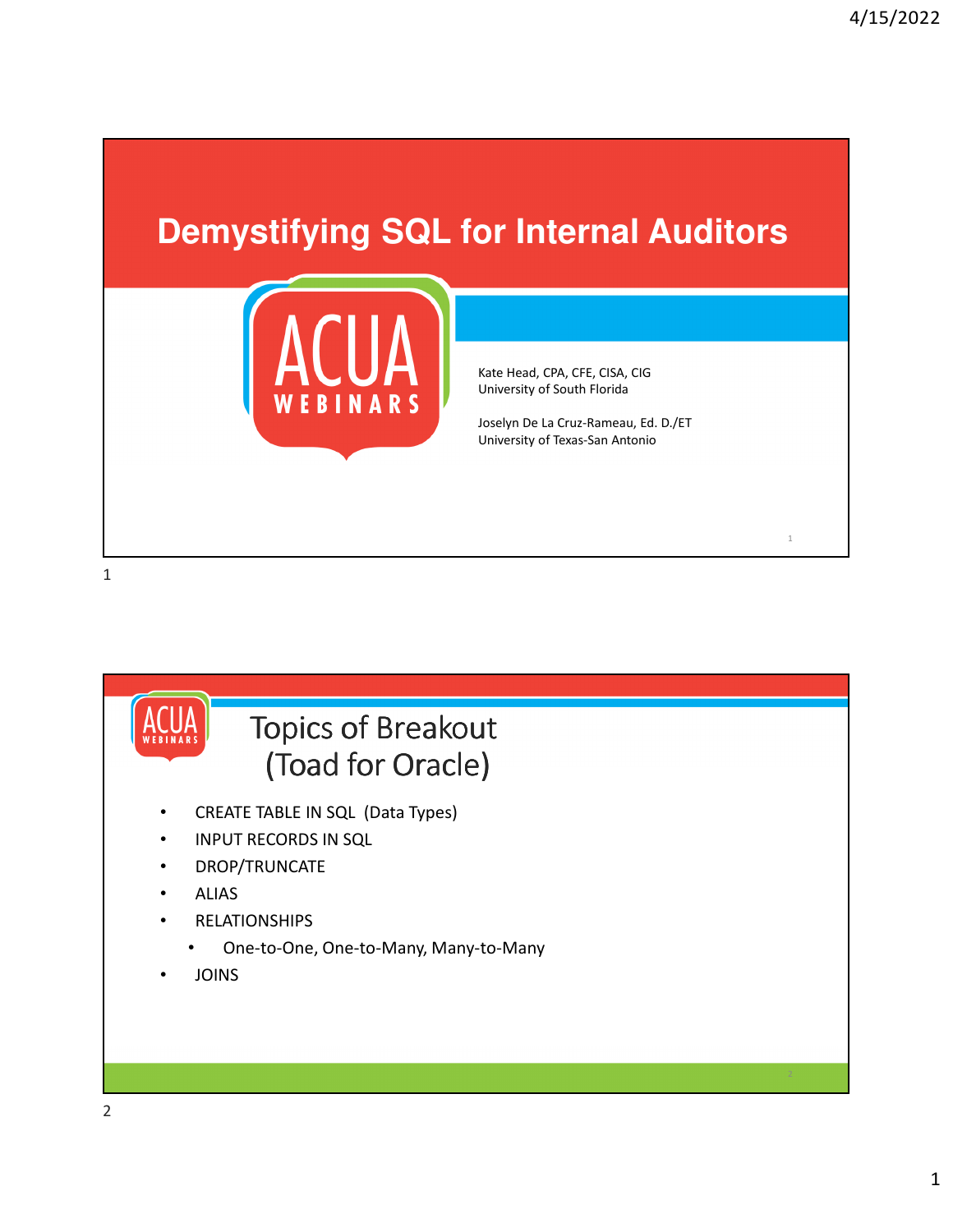



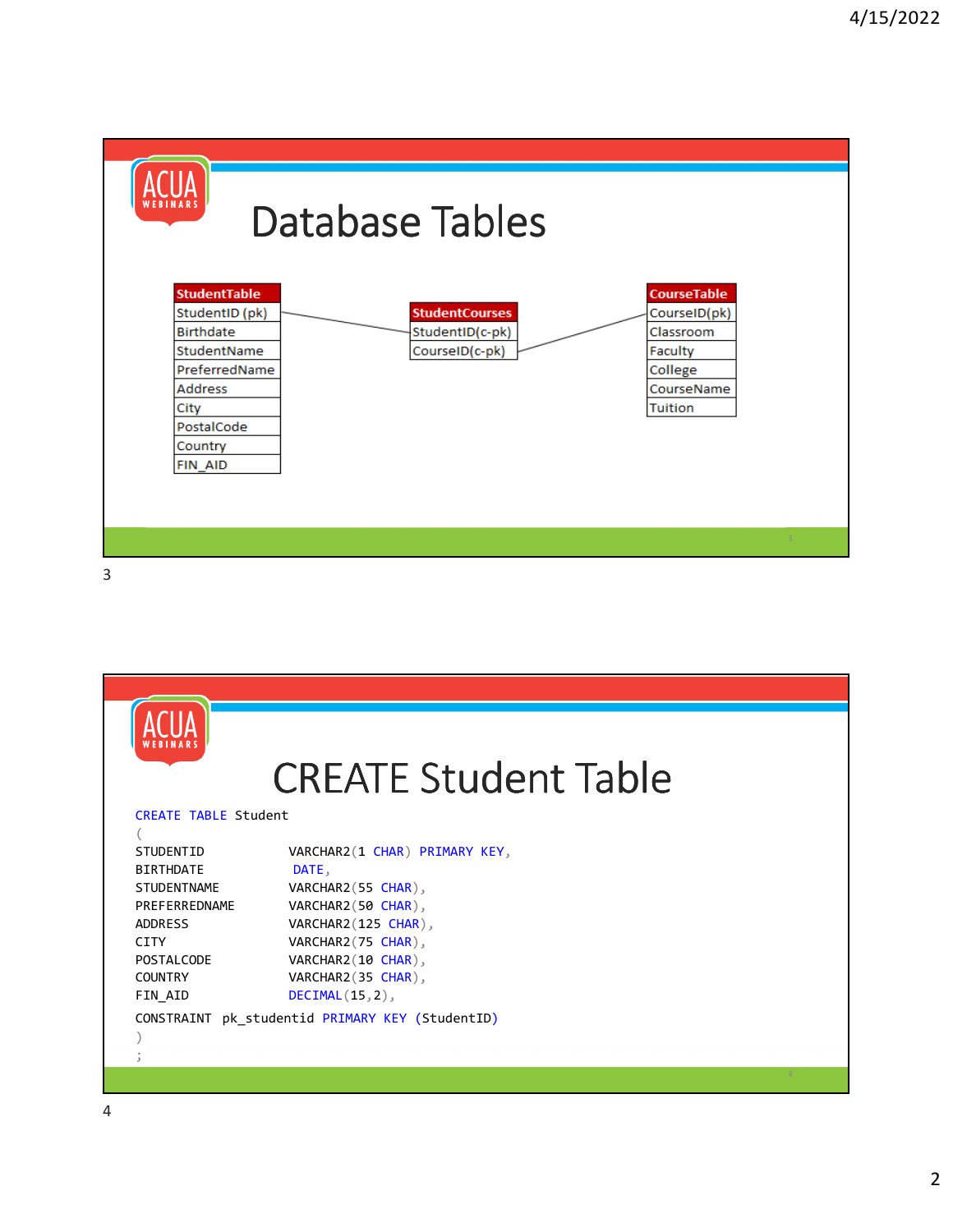



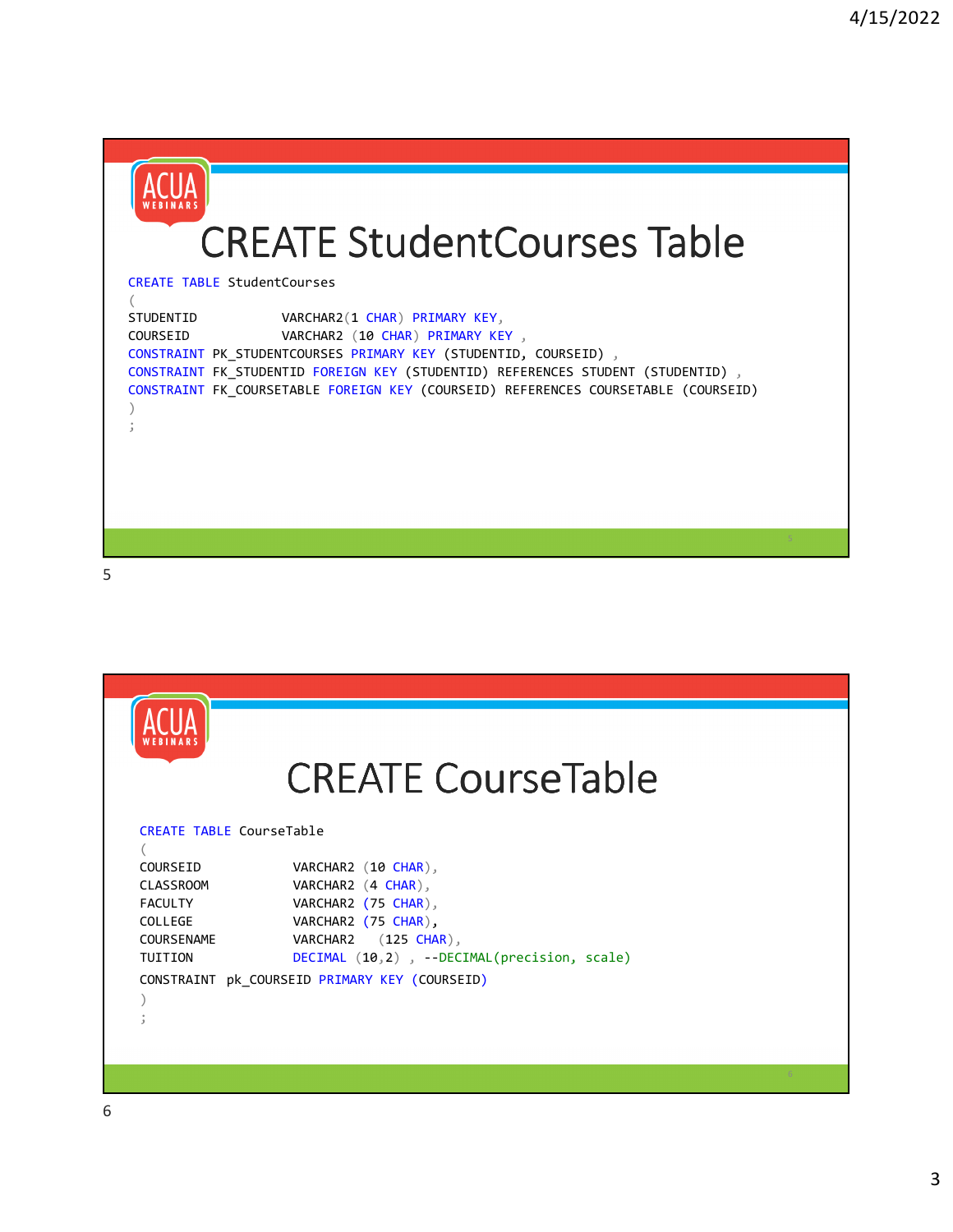

```
7
```
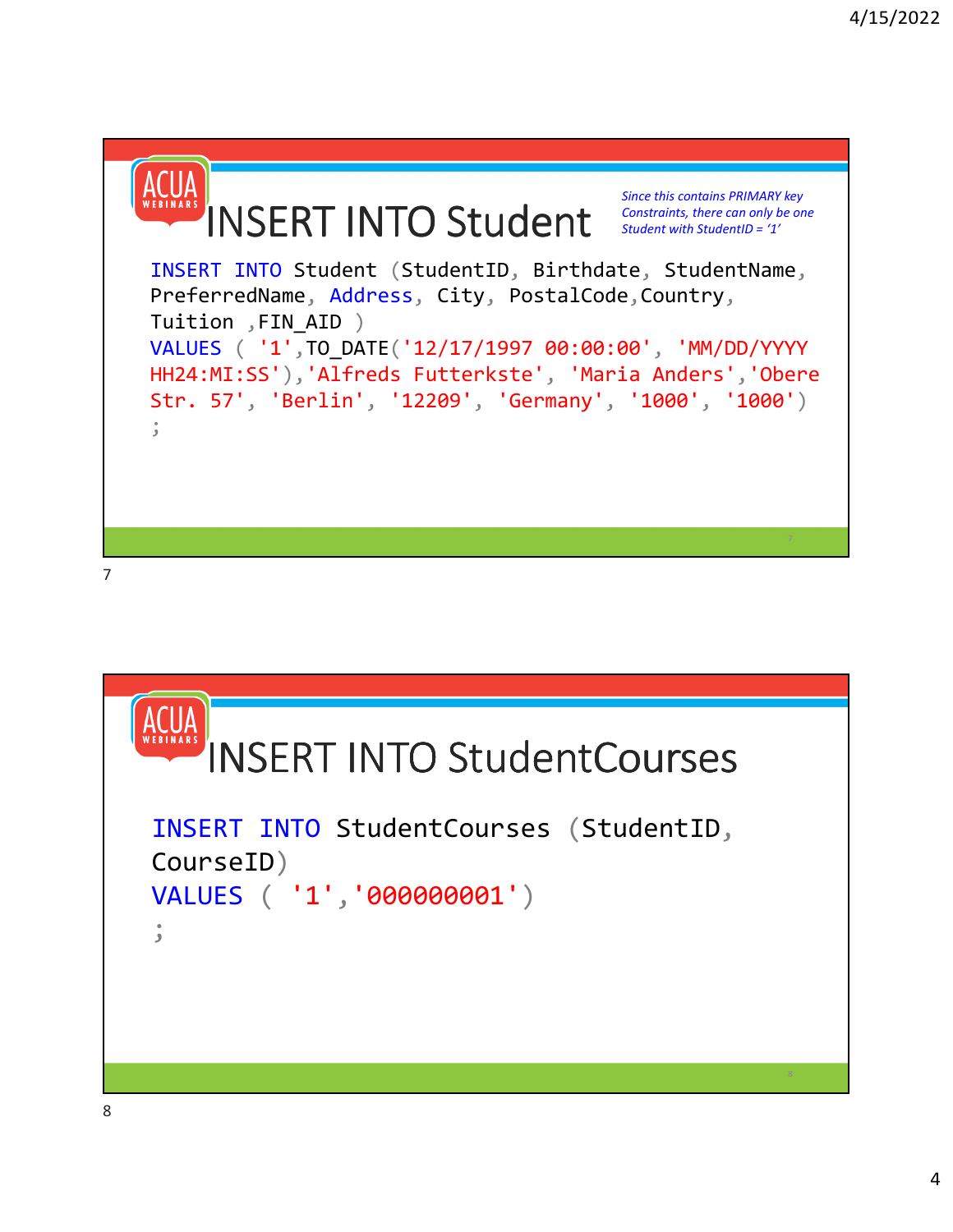

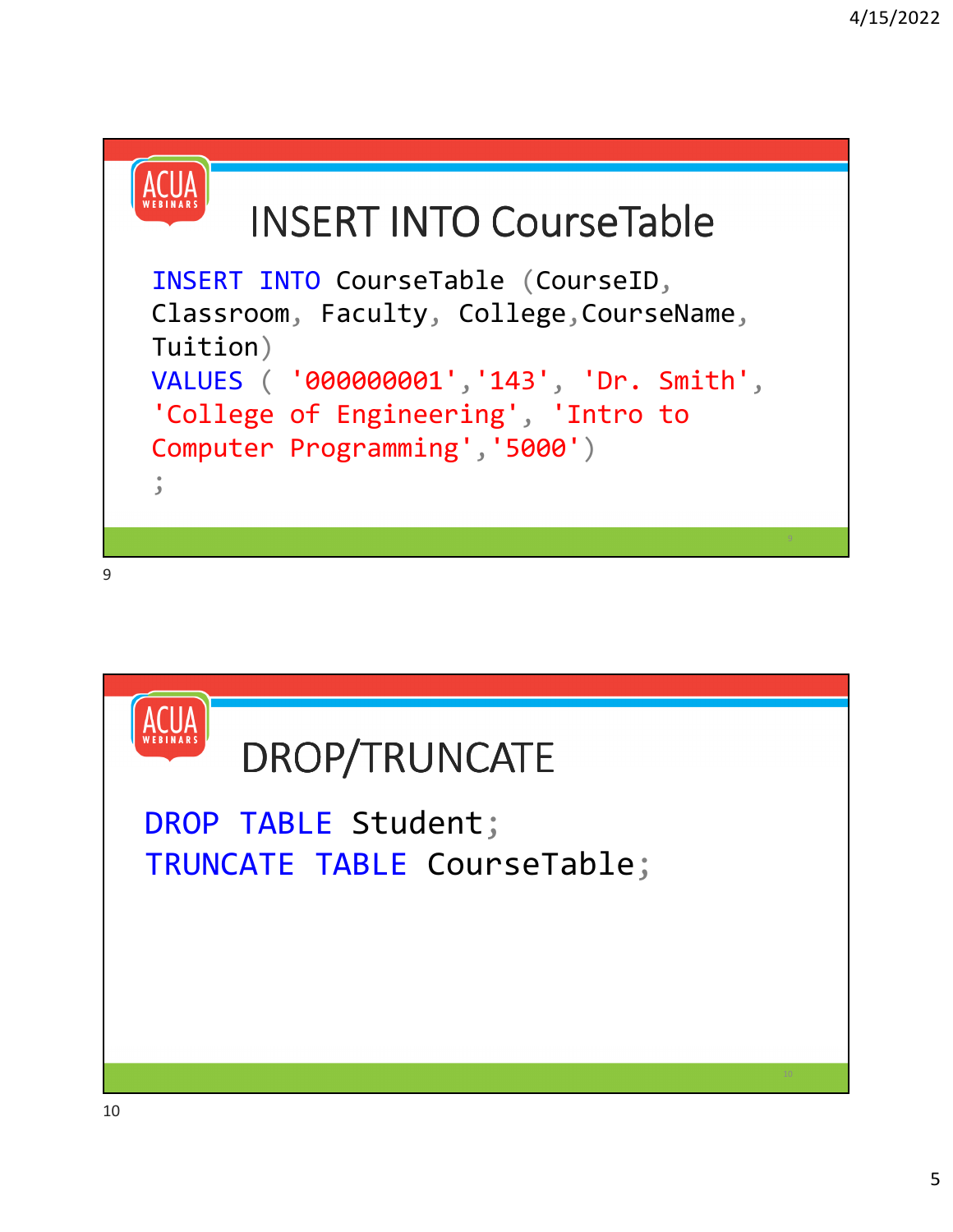

## ALIAS

SELECT StudentID, StudentName, PreferredName, Address, City, PostalCode, Country, Tuition FROM Student ST --the alias is ST GROUP BY StudentID, StudentName, PreferredName, Address, City, PostalCode, Country, Tuition HAVING StudentID >1 ORDER BY StudentName DESC;

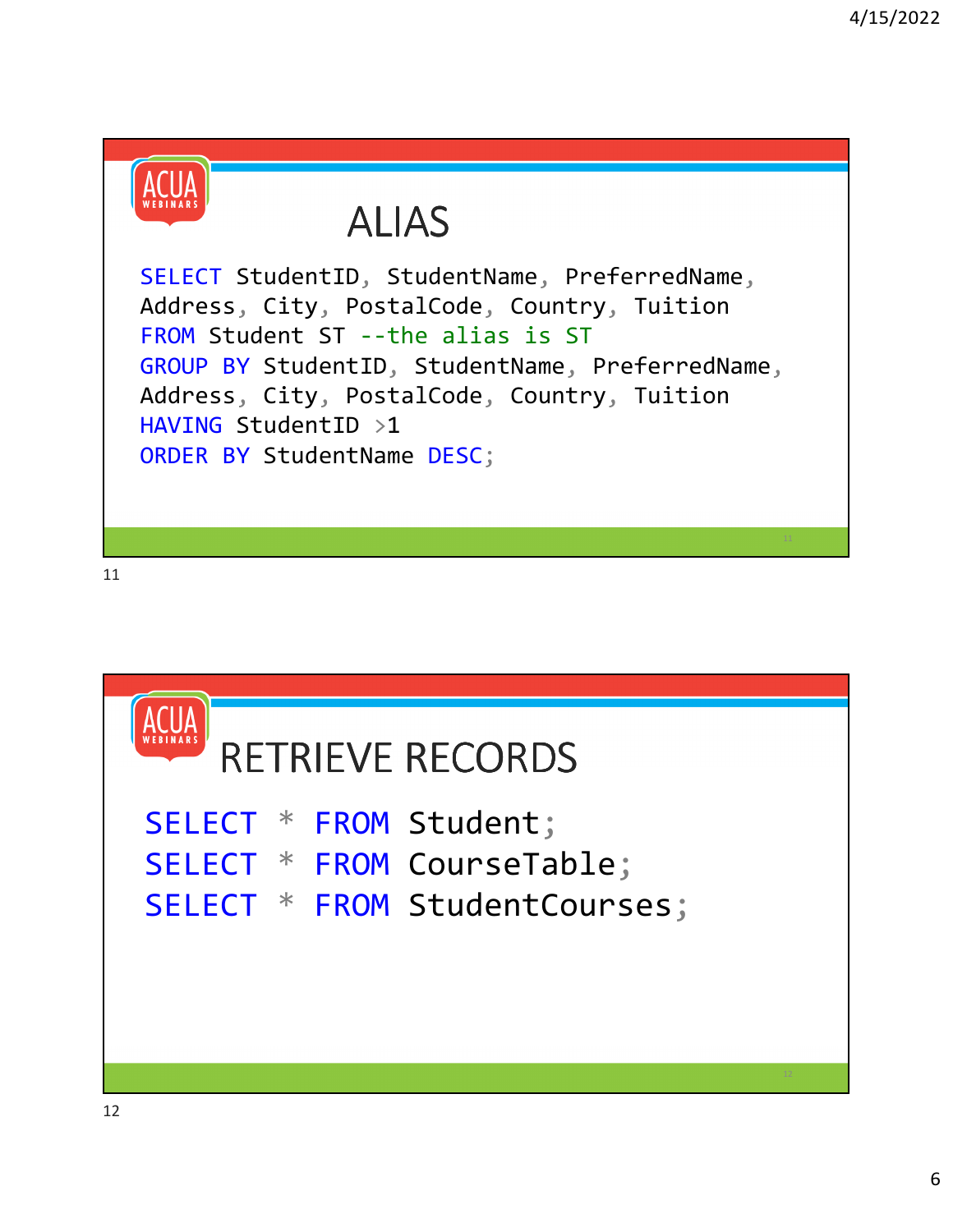



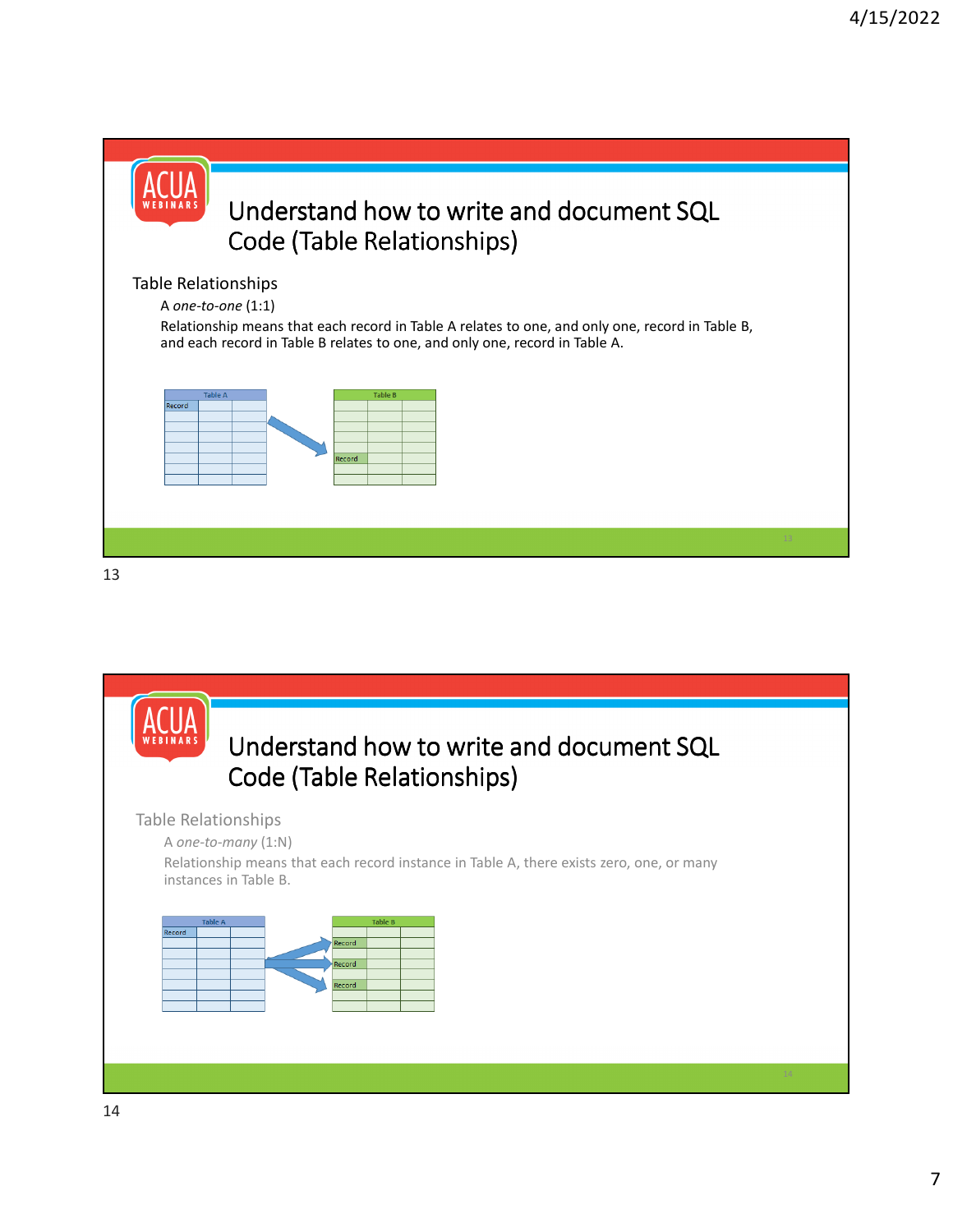

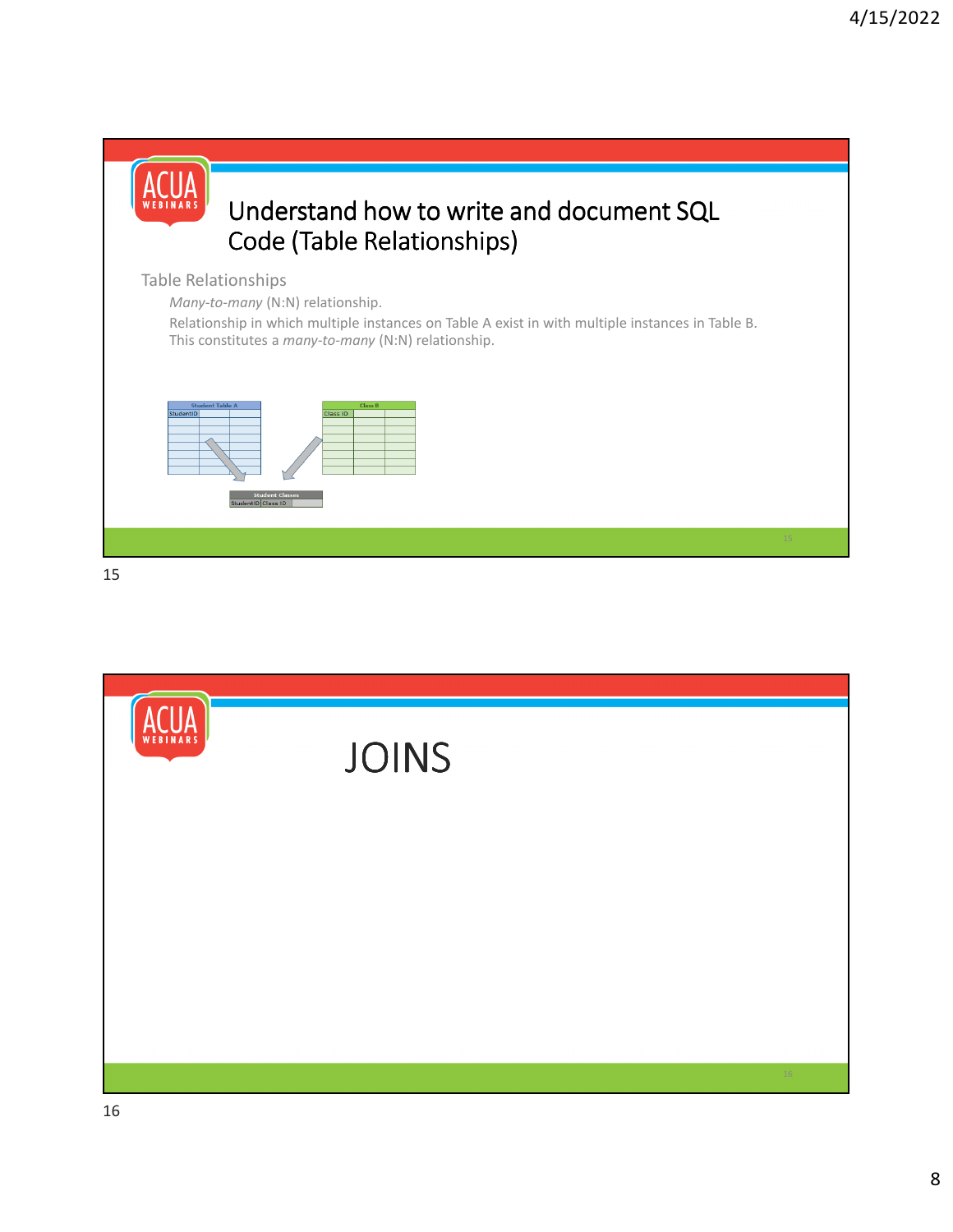

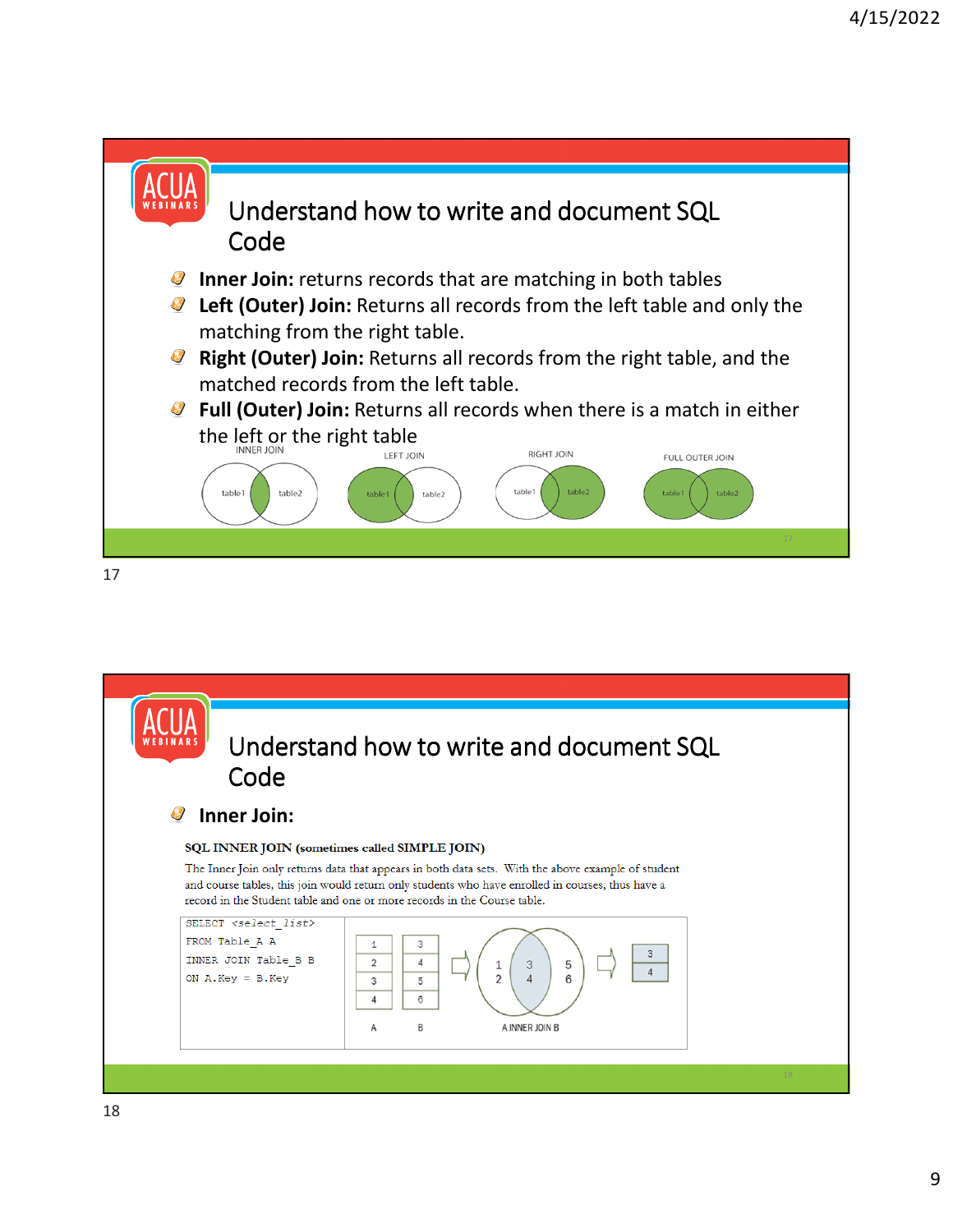#### Understand how to write and document SQL Code **SQL LEFT OUTER JOIN (sometimes called LEFT JOIN)**<br>The Left Outer Join returns all data in table A and only the matching records from table B. In our example, this Join would return all students in the student table and matching course information for the students in the student table. In other words, the results would list all students, but if a student was not assigned to any courses the course-related fields in the output would be blank. SELECT  $\mathbf{1}$  $\,1\,$ 3 <select list>  $\overline{2}$  $\overline{2}$  $\overline{4}$ FROM Table\_A A 3 5  $\perp$  $\overline{3}$  $\overline{2}$ 3 5  $\Lambda$ 6 LEFT JOIN  $\overline{A}$  $\overline{4}$ 6 Table\_B B ON  $A.Key =$ B A LEFT JOIN B A B.Key

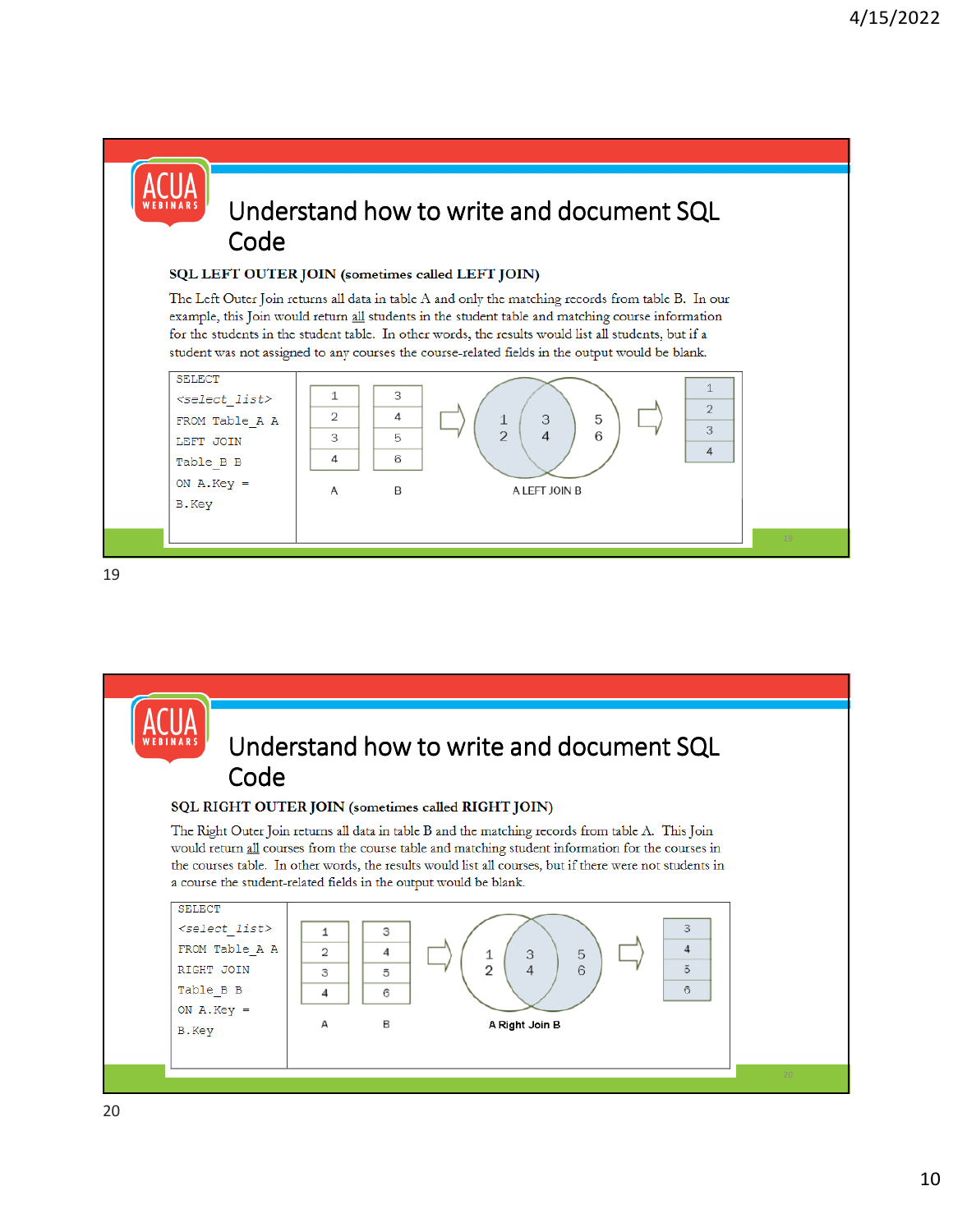#### Understand how to write and document SQL Code **SQL FULL OUTER JOIN (sometimes called FULL JOIN)**<br>The Full Outer Join returns all data in both table A and table B. This Join would return all students from the student table and courses from the course table. It is important to understand that relationships (one-to-one, one-to-many, many-to-many) differ from Joins. **SELECT**  $\mathbf{1}$ <select list>  $\overline{2}$  $\mathbf{1}$ 3 FROM Table A A 3  $\overline{2}$ 4 3 5  $\mathbf{1}$ FULL OUTER  $\overline{2}$  $\overline{4}$  $\bf 6$  $\overline{4}$ 3 5 JOIN Table B B 5  $\overline{4}$ 6 ON  $A. Key =$ 6 B.Key B A Full Join